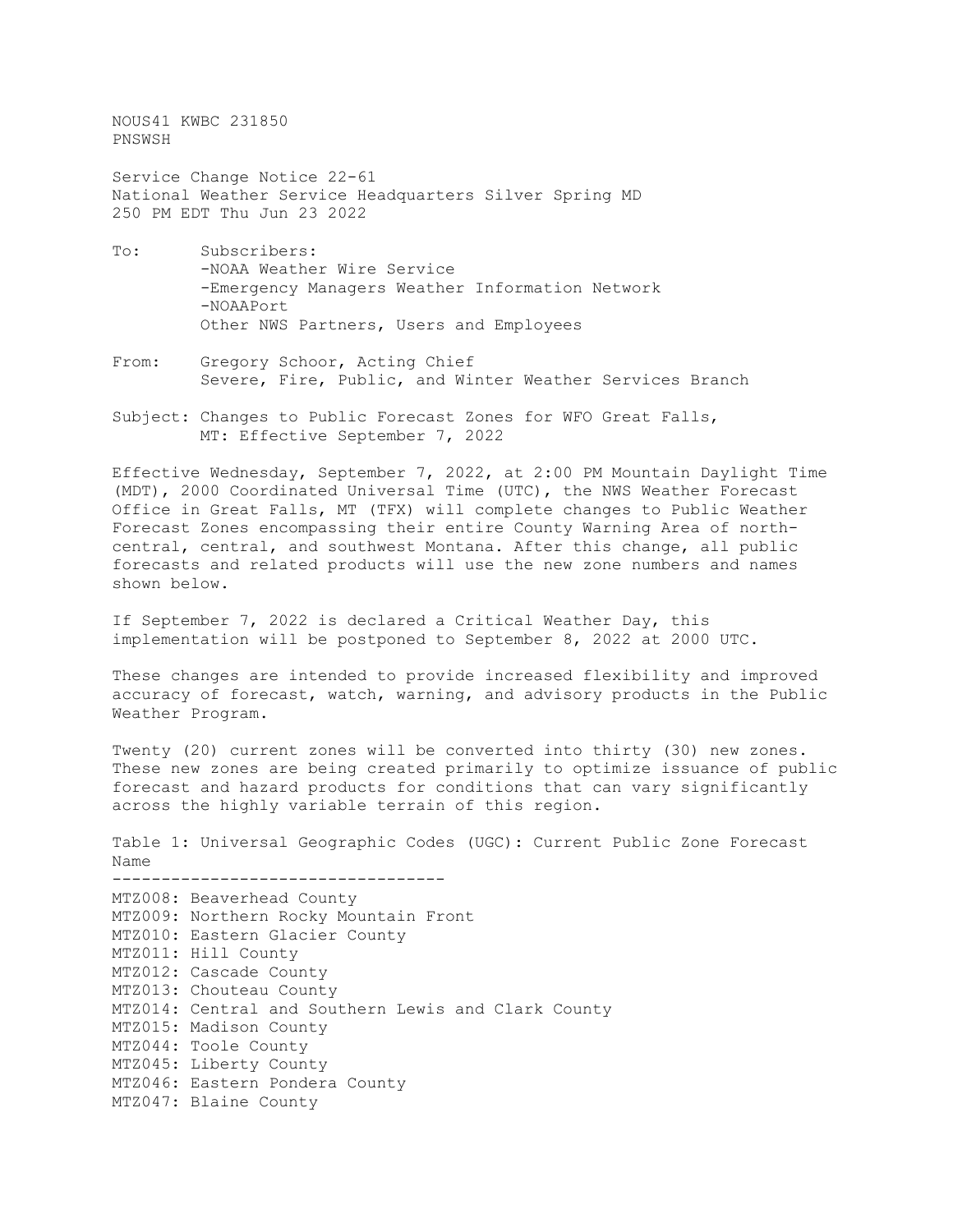MTZ048: Southern Rocky Mountain Front MTZ049: Eastern Teton County MTZ050: Judith Basin County MTZ051: Fergus County MTZ052: Jefferson County MTZ053: Broadwater County MTZ054: Meagher County MTZ055: Gallatin County Table 2: UGC: New Public Zone Forecast Name ------------------------------- MTZ301: East Glacier Park Region MTZ302: Northern High Plains MTZ303: Eastern Glacier, Western Toole, and Central Pondera MTZ304: Eastern Toole and Liberty MTZ305: Hill County MTZ306: Northern Blaine County MTZ307: Southern Rocky Mountain Front MTZ308: Southern High Plains MTZ309: Eastern Pondera and Eastern Teton MTZ310: Western and Central Chouteau County MTZ311: Bears Paw Mountains and Southern Blaine MTZ312: Cascade County below 5000ft MTZ313: Judith Basin County and Judith Gap MTZ314: Fergus County below 4500ft MTZ315: Upper Blackfoot and MacDonald Pass MTZ316: Gates of the Mountains MTZ317: Little Belt and Highwood Mountains MTZ318: Snowy and Judith Mountains MTZ319: Helena Valley MTZ320: Big Belt, Bridger and Castle Mountains MTZ321: Meagher County Valleys MTZ322: Elkhorn and Boulder Mountains MTZ323: Canyon Ferry Area MTZ324: Missouri Headwaters MTZ325: Madison River Valley MTZ326: Gallatin Valley MTZ327: Northwest Beaverhead County MTZ328: Beaverhead and Western Madison below 6000ft MTZ329: Ruby Mountains and Southern Beaverhead Mountains MTZ330: Gallatin and Madison County Mountains and Centennial Mountains Table 3: NWS WFO Great Falls, MT products affected by these public zone changes are listed below. Product Name WMO Heading AWIPS ID ------------------------<br>Zone Forecast Product FPUS55 KTFX ZFPTFX<br>FOUS55 KTFX PFMTFX Point Forecast Matrices FOUS55 KTFX PFMTFX Tabular State Forecast FPUS65 KTFX SFTTFX Public Information Statement NOUS45 KTFX PNSTFX Non-Precipitation Watch/ WWUS75 KTFX NPWTFX Warning/Advisory